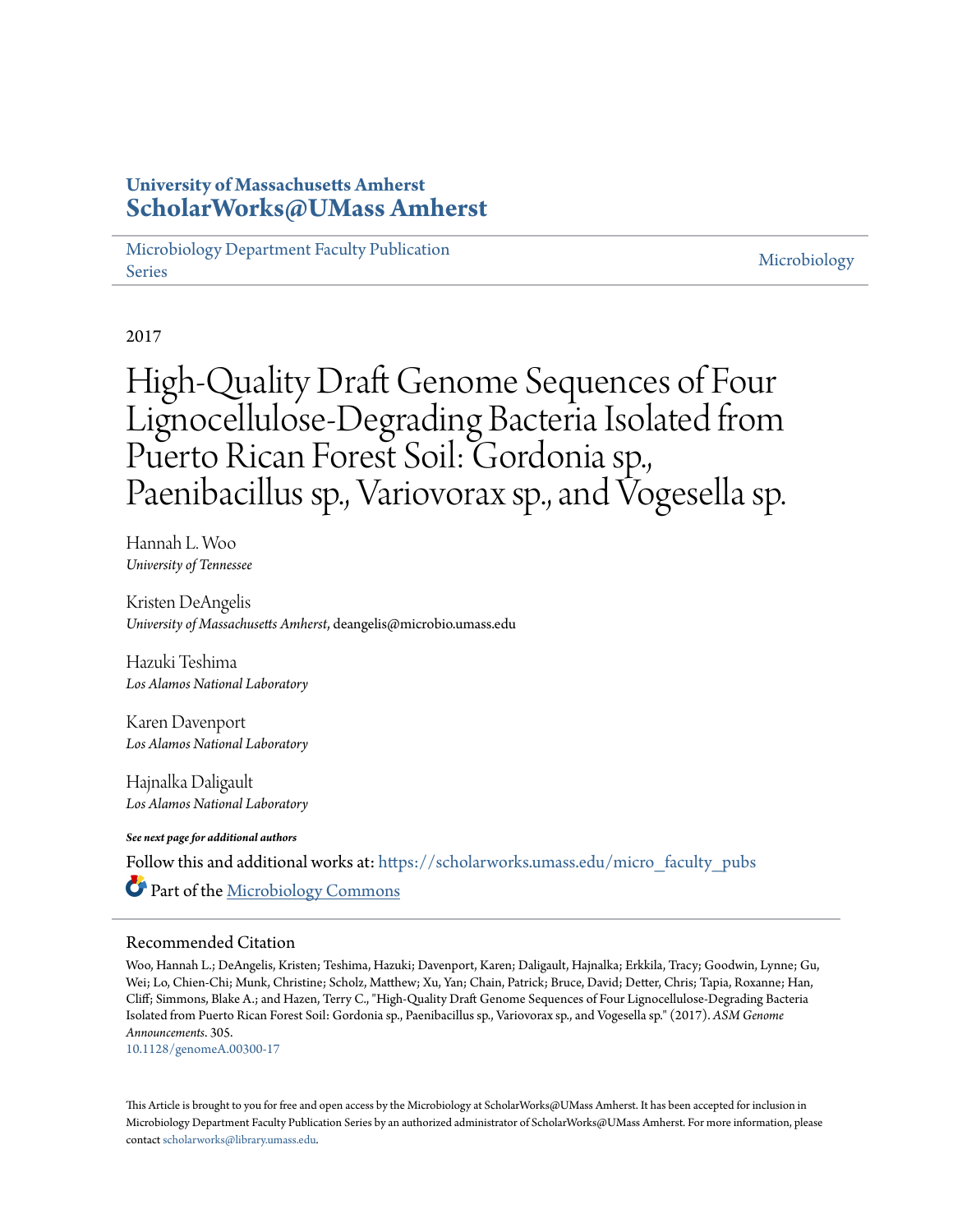#### **Authors**

Hannah L. Woo, Kristen DeAngelis, Hazuki Teshima, Karen Davenport, Hajnalka Daligault, Tracy Erkkila, Lynne Goodwin, Wei Gu, Chien-Chi Lo, Christine Munk, Matthew Scholz, Yan Xu, Patrick Chain, David Bruce, Chris Detter, Roxanne Tapia, Cliff Han, Blake A. Simmons, and Terry C. Hazen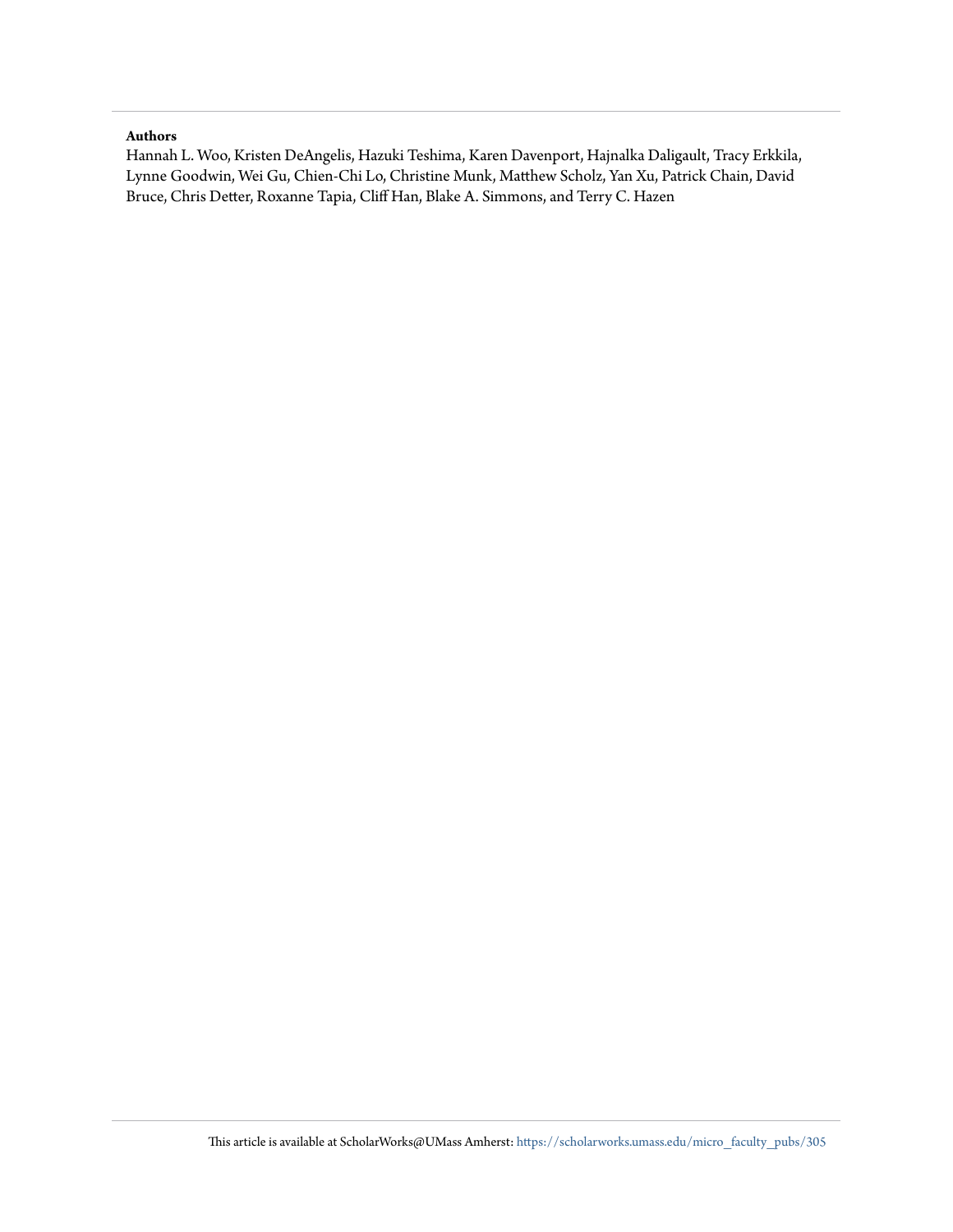#### **PROKARYOTES**



#### genome**A**nnouncements<sup>™</sup> **AMERICAN SOCIETY FOR MICROBIOLOGY**

## **High-Quality Draft Genome Sequences of Four Lignocellulose-Degrading Bacteria Isolated from Puerto Rican Forest Soil: Gordonia sp., Paenibacillus sp., Variovorax sp., and Vogesella sp.**

**D**[Hannah L. Woo,](http://orcid.org/0000-0002-9342-6072)<sup>a,b</sup> Kristen M. DeAngelis,<sup>c</sup> Hazuki Teshima,<sup>d</sup> Karen Davenport,<sup>d</sup> **Hajnalka Daligault,d Tracy Erkkila,d Lynne Goodwin,d Wei Gu,d Chien-Chi Lo,d Christine Munk,d Matthew Scholz,d Yan Xu,d Patrick Chain,d David Bruce,d Chris Detter,d Roxanne Tapia,d Cliff Han,d Blake A. Simmons,a [Terry C. Hazena](http://orcid.org/0000-0002-2536-9993),b,e,f,g**

Joint Bioenergy Institute, Emeryville, California, USA<sup>a</sup>; Department of Civil and Environmental Engineering, University of Tennessee, Knoxville, Tennessee, USA<sup>b</sup>; Microbiology Department, University of Massachusetts-Amherst, Amherst, Massachusetts, USA<sup>c</sup>; Bioscience Division, Los Alamos National Laboratory, Los Alamos, New Mexico, USA<sup>d</sup>; Department of Microbiology, University of Tennessee, Knoxville, Tennessee, USA<sup>e</sup>; Department of Earth and Planetary Sciences, University of Tennessee, Knoxville, Tennessee, USAf ; Institute for Secure and Sustainable Environment, University of Tennessee, Knoxville, Tennessee, USAg

**ABSTRACT** Here, we report the high-quality draft genome sequences of four phylogenetically diverse lignocellulose-degrading bacteria isolated from tropical soil (Gordonia sp., Paenibacillus sp., Variovorax sp., and Vogesella sp.) to elucidate the genetic basis of their ability to degrade lignocellulose. These isolates may provide novel enzymes for biofuel production.

**P** revious studies have shown that plant litter decomposition can occur rapidly in tropical forests [\(1\)](#page-3-0). The strains presented here were cultivated under oxic conditions from the soil of the Luqillo Experimental Forest in Puerto Rico using lignin or cellulose in minimal media agar [\(2\)](#page-3-1). These strains were selected for genome sequencing based on their ability to degrade model carbohydrates or phenolics [\(2\)](#page-3-1).

The genomes were sequenced by the Joint Genome Institute using Illumina sequencing technology. The short and long paired-end library preparation and assembly followed the methodology previously described by Everroad et al. [\(3\)](#page-3-2). To raise the quality of the final sequence, PCR PacBio consensus sequences were used to close gaps. The total amount of data from the Illumina reads ranged from 3.9 to 5.7 Mb per isolate. The average G+C content was between 50 and 67%. Variovorax sp. had the largest estimated genome at 7.7 Mb. The genome sizes of Gordonia sp. and Paenibacillus sp. were fairly similar at about 6.9 Mb and 6.3 Mb, respectively. Vogesella sp. had the smallest genome size at 4.2 Mb [\(Table 1\)](#page-3-3).

The genomes possess genes related to lignocellulose degradation. Genomes of three bacterial strains isolated on alkali lignin (Variovorax sp., Gordonia sp., and Vogesella sp.) possess the beta-ketoadipate pathway for aromatic catabolism of lignin monomers and other phenolics into tricarboxylic acid cycle intermediates [\(4\)](#page-3-4). Variovorax sp. and Gordonia sp. have multiple dioxygenases to metabolize two different aromatic catabolism intermediates (protocatechuate and catechol), while Vogesella sp. only has genes for protocatechuate degradation. Paenibacillus sp., the strain isolated on carboxymethyl cellulose in minimal media, possesses five different endo-1,4-betaxylanses. One or more of these xylanases could be highly active, as

**Received** 11 March 2017 **Accepted** 15 March 2017 **Published** 4 May 2017

**Citation** Woo HL, DeAngelis KM, Teshima H, Davenport K, Daligault H, Erkkila T, Goodwin L, Gu W, Lo C-C, Munk C, Scholz M, Xu Y, Chain P, Bruce D, Detter C, Tapia R, Han C, Simmons BA, Hazen TC. 2017. High-quality draft genome sequences of four lignocellulose-degrading bacteria isolated from Puerto Rican forest soil: Gordonia sp., Paenibacillus sp., Variovorax sp., and Vogesella sp. Genome Announc 5:e00300-17. [https://](https://doi.org/10.1128/genomeA.00300-17) [doi.org/10.1128/genomeA.00300-17.](https://doi.org/10.1128/genomeA.00300-17)

**Copyright** © 2017 Woo et al. This is an openaccess article distributed under the terms of the [Creative Commons Attribution 4.0](http://creativecommons.org/licenses/by/4.0/) [International](http://creativecommons.org/licenses/by/4.0/) license.

Address correspondence to Terry C. Hazen, [tchazen@utk.edu.](mailto:tchazen@utk.edu)